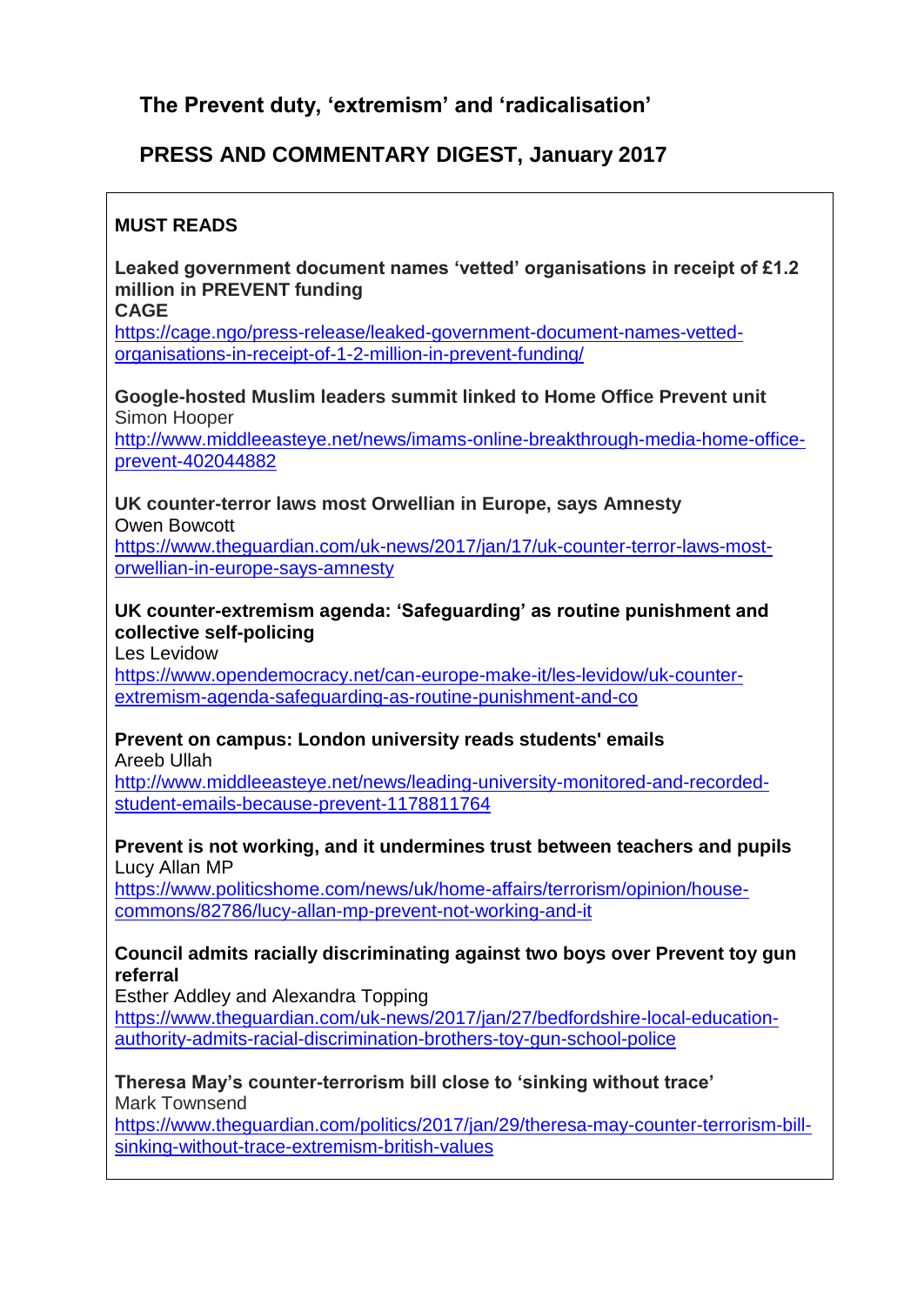

**Charities linked to terrorism at record high: extremists pose deadly threat by abusing fundraising groups, warns commission chief** Christopher Hope

[http://www.telegraph.co.uk/news/2016/12/31/charities-linked-terrorism-record](http://www.telegraph.co.uk/news/2016/12/31/charities-linked-terrorism-record-high-extremists-pose-deadly/)[high-extremists-pose-deadly/](http://www.telegraph.co.uk/news/2016/12/31/charities-linked-terrorism-record-high-extremists-pose-deadly/)

### **Children 'at risk' in Christian fundamentalist schools in the UK, warns government watchdog**

Siobhan Fenton

[http://www.independent.co.uk/news/education/education-news/accelerated](http://www.independent.co.uk/news/education/education-news/accelerated-christian-education-europe-ofsted-dfe-inspection-report-a7502616.html)[christian-education-europe-ofsted-dfe-inspection-report-a7502616.html](http://www.independent.co.uk/news/education/education-news/accelerated-christian-education-europe-ofsted-dfe-inspection-report-a7502616.html)

03.01.17

## **How a white Yorkshire schoolboy with anti-Muslim views was lured away from far-right extremism**

**Rob Parsons**

[http://www.yorkshirepost.co.uk/news/crime/how-a-white-yorkshire-schoolboy](http://www.yorkshirepost.co.uk/news/crime/how-a-white-yorkshire-schoolboy-with-anti-muslim-views-was-lured-away-from-far-right-extremism-1-8314040)[with-anti-muslim-views-was-lured-away-from-far-right-extremism-1-8314040](http://www.yorkshirepost.co.uk/news/crime/how-a-white-yorkshire-schoolboy-with-anti-muslim-views-was-lured-away-from-far-right-extremism-1-8314040)

### **Leaked government document names 'vetted' organisations in receipt of £1.2 million in PREVENT funding**

**CAGE**

[https://cage.ngo/press-release/leaked-government-document-names-vetted](https://cage.ngo/press-release/leaked-government-document-names-vetted-organisations-in-receipt-of-1-2-million-in-prevent-funding/)[organisations-in-receipt-of-1-2-million-in-prevent-funding/](https://cage.ngo/press-release/leaked-government-document-names-vetted-organisations-in-receipt-of-1-2-million-in-prevent-funding/)

#### **EXPOSED: The Muslim organisations that get Prevent funding** 5Pillars

[http://5pillarsuk.com/2017/01/03/exposed-the-muslim-organisations-that-get](http://5pillarsuk.com/2017/01/03/exposed-the-muslim-organisations-that-get-prevent-funding/)[prevent-funding/](http://5pillarsuk.com/2017/01/03/exposed-the-muslim-organisations-that-get-prevent-funding/)

04.01.17

### **The government is training an army of snoopers, right across British society**

Tom Coburg <http://www.thecanary.co/2017/01/04/army-snoopers-trained-not-run-gchq/>

10.01.17

#### **PREVENT, like Schedule 7, just another intelligence gathering operation CAGE**

[https://cage.ngo/article/prevent-like-schedule-7-just-another-intelligence](https://cage.ngo/article/prevent-like-schedule-7-just-another-intelligence-gathering-operation/)[gathering-operation/](https://cage.ngo/article/prevent-like-schedule-7-just-another-intelligence-gathering-operation/)

#### **Google-hosted Muslim leaders summit linked to Home Office Prevent unit**

Simon Hooper

[http://www.middleeasteye.net/news/imams-online-breakthrough-media-home](http://www.middleeasteye.net/news/imams-online-breakthrough-media-home-office-prevent-402044882)[office-prevent-402044882](http://www.middleeasteye.net/news/imams-online-breakthrough-media-home-office-prevent-402044882)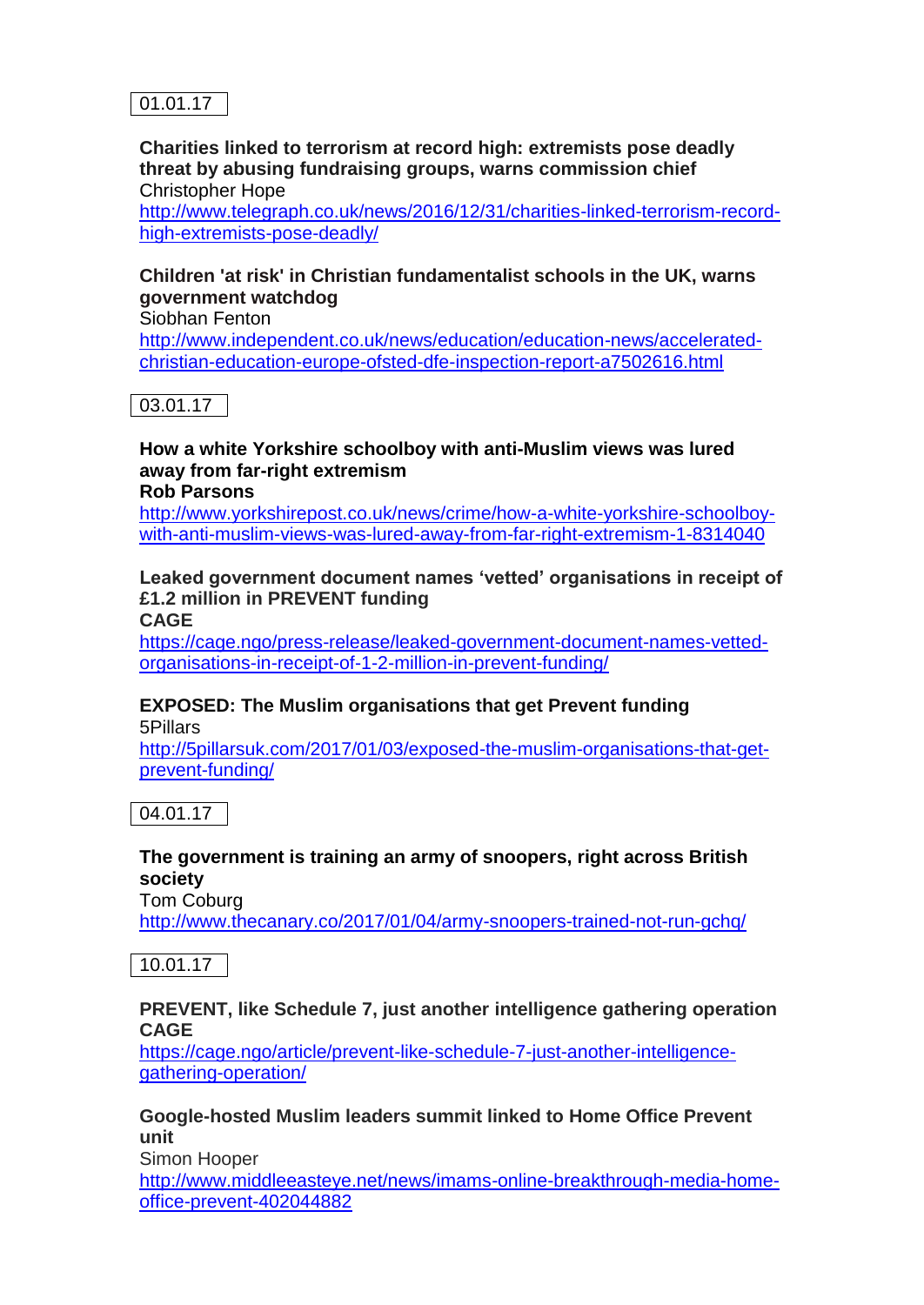

### **UK counter-extremism agenda: 'Safeguarding' as routine punishment and collective self-policing**

Les Levidow

[https://www.opendemocracy.net/can-europe-make-it/les-levidow/uk-counter](https://www.opendemocracy.net/can-europe-make-it/les-levidow/uk-counter-extremism-agenda-safeguarding-as-routine-punishment-and-co)[extremism-agenda-safeguarding-as-routine-punishment-and-co](https://www.opendemocracy.net/can-europe-make-it/les-levidow/uk-counter-extremism-agenda-safeguarding-as-routine-punishment-and-co)



#### **Why the Prevent anti-terror agenda only stifles debate (£)**

Sasha Pleasance [https://www.tes.com/news/tes-magazine/tes-magazine/why-prevent-anti](https://www.tes.com/news/tes-magazine/tes-magazine/why-prevent-anti-terror-agenda-only-stifles-debate)[terror-agenda-only-stifles-debate](https://www.tes.com/news/tes-magazine/tes-magazine/why-prevent-anti-terror-agenda-only-stifles-debate)

#### **Me or chaos: Why the West needs terrorism**

Alain Gabon [http://www.middleeasteye.net/essays/how-terrorism-useful-our-governments-](http://www.middleeasteye.net/essays/how-terrorism-useful-our-governments-112174807)[112174807](http://www.middleeasteye.net/essays/how-terrorism-useful-our-governments-112174807)

14.01.17

#### **Interviews with former extremists offered as free Prevent resource for schools**

Samantha Lauren King

[https://schoolsweek.co.uk/interviews-with-former-extremists-offered-as-free](https://schoolsweek.co.uk/interviews-with-former-extremists-offered-as-free-prevent-resource-for-schools/)[prevent-resource-for-schools/](https://schoolsweek.co.uk/interviews-with-former-extremists-offered-as-free-prevent-resource-for-schools/)

17.01.17

#### **UK counter-terror laws most Orwellian in Europe, says Amnesty** Owen Bowcott

[https://www.theguardian.com/uk-news/2017/jan/17/uk-counter-terror-laws](https://www.theguardian.com/uk-news/2017/jan/17/uk-counter-terror-laws-most-orwellian-in-europe-says-amnesty)[most-orwellian-in-europe-says-amnesty](https://www.theguardian.com/uk-news/2017/jan/17/uk-counter-terror-laws-most-orwellian-in-europe-says-amnesty)

18.01.17

#### **Prevent on campus: London university reads students' emails** Areeb Ullah

[http://www.middleeasteye.net/news/leading-university-monitored-and](http://www.middleeasteye.net/news/leading-university-monitored-and-recorded-student-emails-because-prevent-1178811764)[recorded-student-emails-because-prevent-1178811764](http://www.middleeasteye.net/news/leading-university-monitored-and-recorded-student-emails-because-prevent-1178811764)

20.01.17

#### **Now Brexit gets in way of Counter Extremism Bill** Jonathan Elliot <http://www.lapidomedia.com/now-brexit-gets-way-counter-extremism-bill>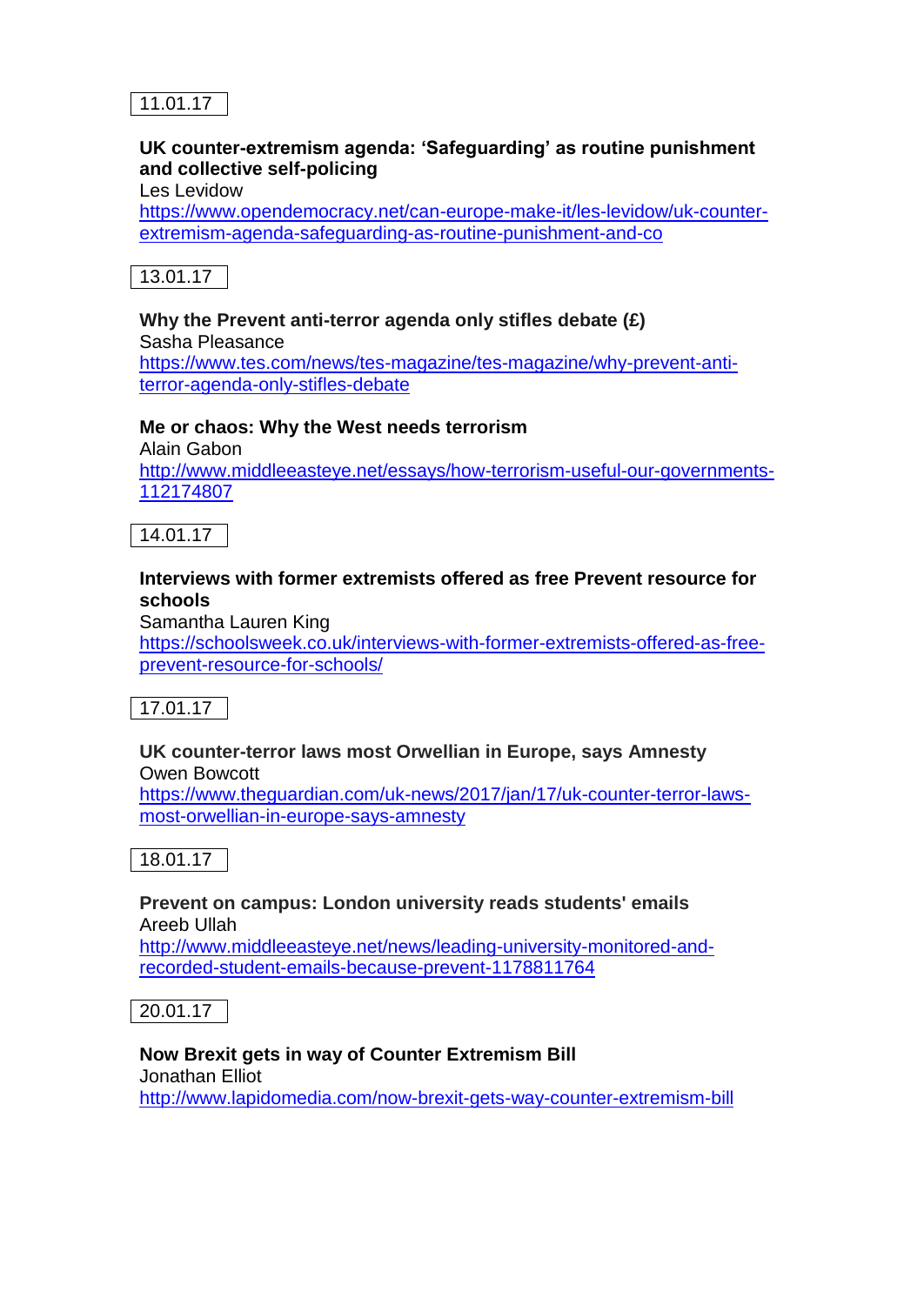

### **London university admits to monitoring student emails under pressure Government anti-terror programme**

Rachael Pells

[http://www.independent.co.uk/student/news/kings-college-london-prevent](http://www.independent.co.uk/student/news/kings-college-london-prevent-anti-terror-london-university-islamaphobia-monitoring-student-emails-a7538931.html)[anti-terror-london-university-islamaphobia-monitoring-student-emails](http://www.independent.co.uk/student/news/kings-college-london-prevent-anti-terror-london-university-islamaphobia-monitoring-student-emails-a7538931.html)[a7538931.html](http://www.independent.co.uk/student/news/kings-college-london-prevent-anti-terror-london-university-islamaphobia-monitoring-student-emails-a7538931.html)



### **Spying on campus: King's College student emails 'monitored' under UK anti-terror law**

Jason Murdock

[http://www.ibtimes.co.uk/spying-campus-kings-college-student-emails](http://www.ibtimes.co.uk/spying-campus-kings-college-student-emails-monitored-under-uk-anti-terror-law-1602576)[monitored-under-uk-anti-terror-law-1602576](http://www.ibtimes.co.uk/spying-campus-kings-college-student-emails-monitored-under-uk-anti-terror-law-1602576)



### **Towards a closed society: The worrying themes of the leaked OSCT PREVENT Catalogue**

Cage

[https://cage.ngo/article/towards-a-closed-society-the-worrying-themes-of-the](https://cage.ngo/article/towards-a-closed-society-the-worrying-themes-of-the-leaked-osct-prevent-catalogue/)[leaked-osct-prevent-catalogue/](https://cage.ngo/article/towards-a-closed-society-the-worrying-themes-of-the-leaked-osct-prevent-catalogue/)

#### **Imams Online or "Imams in line"?**

Quratulayn Haamidah <http://5pillarsuk.com/2017/01/25/imams-online-or-imams-in-line/>

26.01.17

#### **New figures prompt claims of 'no confidence' in Scots counter terror policy**

<https://theferret.scot/no-confidence-scots-prevent-counter-terrorism-policy/>



#### **Prevent is not working, and it undermines trust between teachers and pupils**

Lucy Allan MP

[https://www.politicshome.com/news/uk/home-affairs/terrorism/opinion/house](https://www.politicshome.com/news/uk/home-affairs/terrorism/opinion/house-commons/82786/lucy-allan-mp-prevent-not-working-and-it)[commons/82786/lucy-allan-mp-prevent-not-working-and-it](https://www.politicshome.com/news/uk/home-affairs/terrorism/opinion/house-commons/82786/lucy-allan-mp-prevent-not-working-and-it)

### **Council admits racially discriminating against two boys over Prevent toy gun referral**

Esther Addley and Alexandra Topping [https://www.theguardian.com/uk-news/2017/jan/27/bedfordshire-local](https://www.theguardian.com/uk-news/2017/jan/27/bedfordshire-local-education-authority-admits-racial-discrimination-brothers-toy-gun-school-police)[education-authority-admits-racial-discrimination-brothers-toy-gun-school](https://www.theguardian.com/uk-news/2017/jan/27/bedfordshire-local-education-authority-admits-racial-discrimination-brothers-toy-gun-school-police)[police](https://www.theguardian.com/uk-news/2017/jan/27/bedfordshire-local-education-authority-admits-racial-discrimination-brothers-toy-gun-school-police)